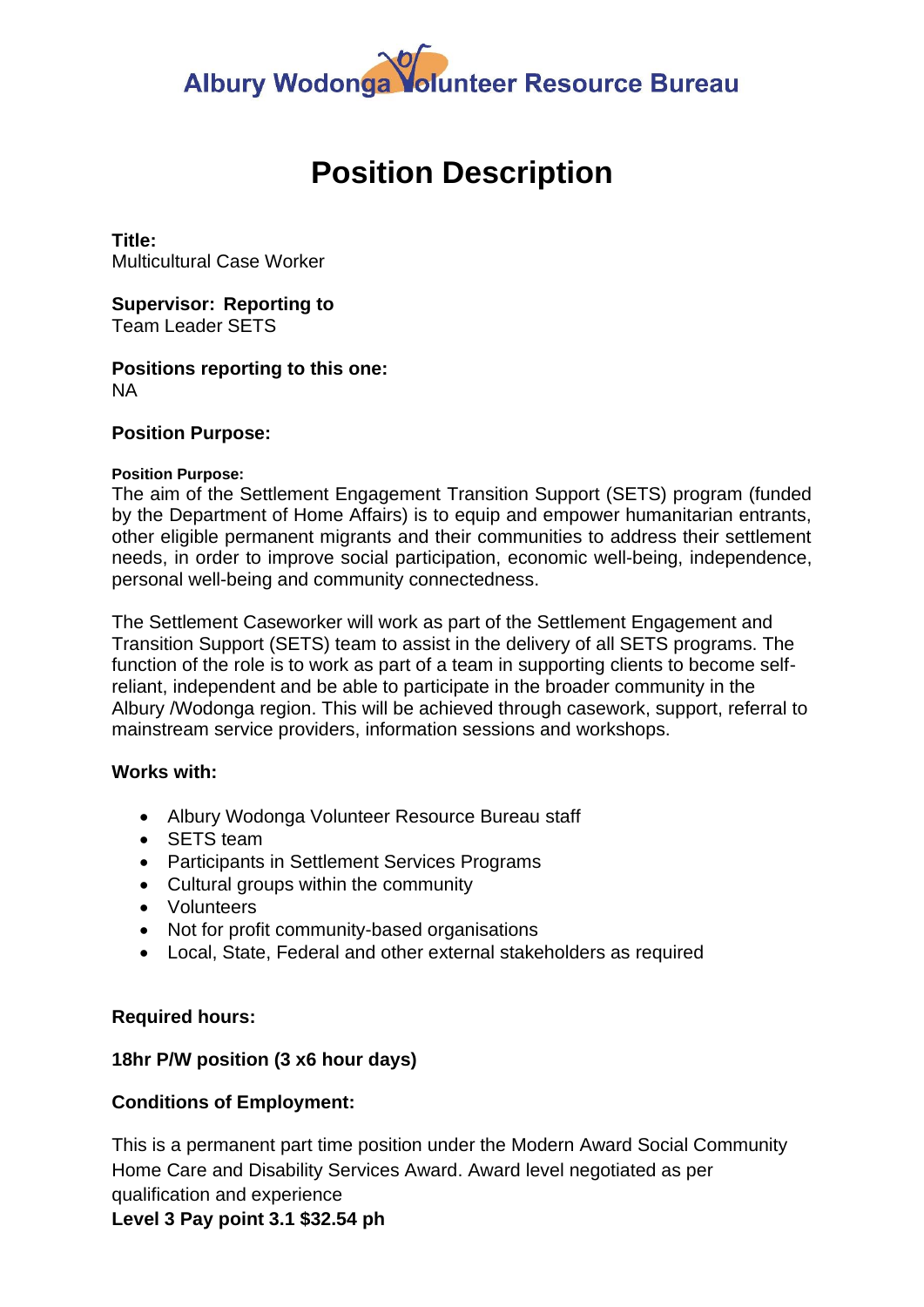# **Duties and Key Responsibilities:**

1. Human Resource Management

Support and motivate talented and enthusiastic volunteers as part of the Settlement Services program area. Develop an overall awareness of personnel policies and procedures that relate to role and conform to current laws and regulations.

2. Planning

Work within all AWVRB systems, seek support and clarification from team members and supervisor when required. Work towards all AWVRB process and structures. Attend monthly team meetings and SETS team meetings fortnightly, providing reports when required

3. Financial and physical resources & risk management

Ensure appropriate use of AWVRB assets such as, computer equipment and exercise financial responsibilities as required

Develop awareness the risk management strategies determined by the Operations Manager (OM). Work with the WHS officer to prevent and deal with perceived risks. Work within the current risk management processes and monitor any/all risks and report progress as per agreed measures.

4. Providing a link between the OM and the business

Support the management of all programs in relation to quality assurance. Offer support with the engagement and training of volunteers for the Settlement Services program area.

Work within existing programs and report to the Team Leader SETS of their effectiveness. Work on creating strategies to improve productivity and efficiency to ensure the SETS programs are running effectively. Meet regularly as part of the team to discuss program delivery.

5. Representing the organisation

Consistently present the organisation and its mission, programs, products and services in strong, positive images to relevant stakeholders and the general public.

Network and build strong relationships with relevant community groups and other agencies to promote and represent client needs through participation at interagency, advisory and consultative forums including the Multicultural Interagency Network (MIN) a key forum for information sharing.

6. Setting standards

Demonstrate the standards in all activities for the organisation. Model the behaviours of the organisation by setting a good example with ethical behaviour, loyalty, commitment and efficiency.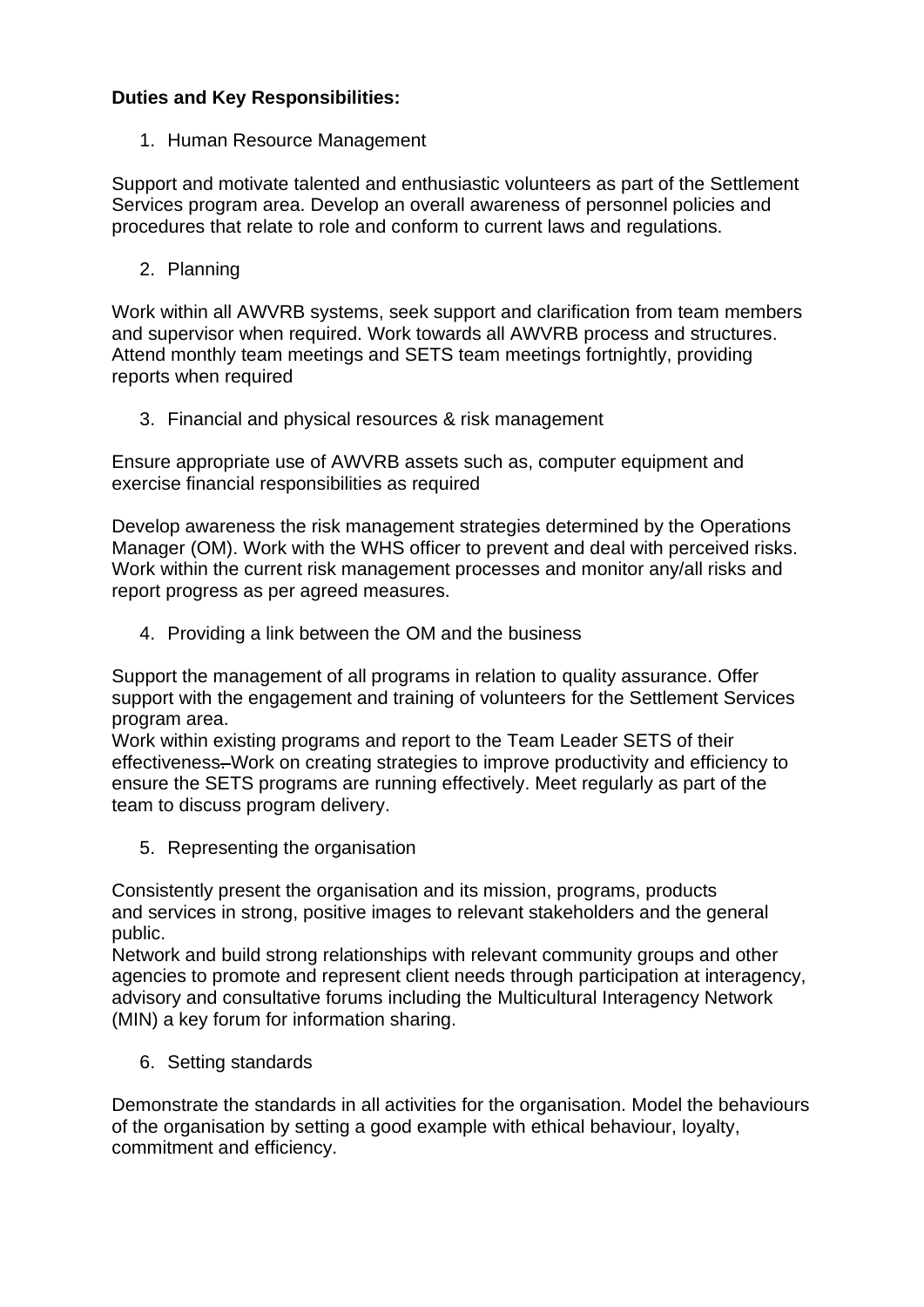7. Articulating the vision

Enable business processes to deliver the vision of the organisation by articulating and demonstrating the vision into policies and best practice. Communicate this and embed within the programs

8. Reporting Responsibilities

Contribute to and provide any relevant reports with the SETS team. Complete AWVRB reports as required. Upload data entry into the Client Management System. Monthly reports to be provided to the Team Leader.

Duties required under this role include:

- Low-medium level intensity case work with regards to housing (gas, electricity and water bills etc)
- Low level housing issues- reports from property managers etc
- Housing applications
- Form completion from Centrelink
- Banking and finance issues
- Attend Albury and Wodonga TAFE one day a week (half day)
- Refer further complex issues and cases to Senior Case Manager
- Using Client Management System
- Community development Organising information sessions, workshops as per activity work plan

# **Personal Skills:**

- Well-developed problem-solving skills
- Competent planning and organisational skills
- Be able to communicate effectively
- Ability to make decisions and seek support when required
- Able to work within a team
- Sound negotiation and conflict management skills
- Adapt and be resilient to stress
- Ability to perform a wide range of duties
- Competent IT skills

## **Qualifications:**

## **Essential**

- Diploma level or higher in community services or similar industry or;
- Demonstrated experience working in the Albury Wodonga community sector
- Demonstrated experience in working with people from vulnerable backgrounds
- Hold current Class C driver's license and be willing to undertake travel as required, have own transport.
- Undertake a National Police Check and Working with Children's Check NSW & Victorian